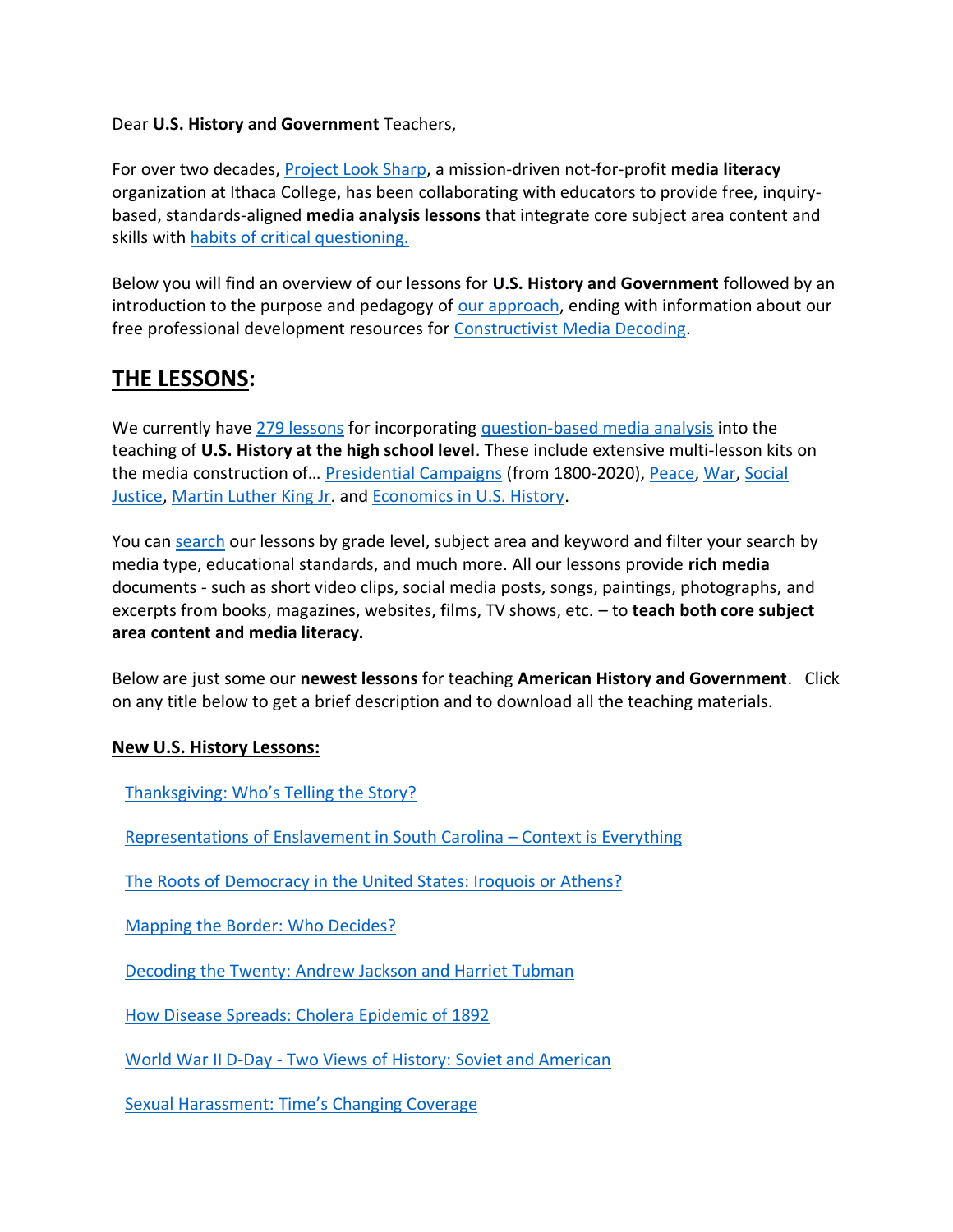[Anti-Semitism:](https://projectlooksharp.org/front_end_resource.php?resource_id=448) Then and Now

#### **New Lessons on Social Issues:**

Trusting Web Videos on [COVID-19](https://projectlooksharp.org/front_end_resource.php?resource_id=506) (Or Not)

Tracking Lies: [Determining](https://projectlooksharp.org/front_end_resource.php?resource_id=449) the Credibility of Internet Information

Covering Black Lives Matter: Front Page [Constructions](https://projectlooksharp.org/front_end_resource.php?resource_id=526)

Youth [Activism](https://projectlooksharp.org/front_end_resource.php?resource_id=148)

Media, Politics and the [Supreme](https://projectlooksharp.org/front_end_resource.php?resource_id=536) Court

[Community](https://projectlooksharp.org/front_end_resource.php?resource_id=430) Responses to Climate Disaster Recovery

Polling on [Structural](https://projectlooksharp.org/front_end_resource.php?resource_id=561) Racism: What Do Different People Believe?

### **New Lessons on the 2020 Election, the Insurrection and Polarized Politics:**

[Election](https://projectlooksharp.org/front_end_resource.php?resource_id=565) 2020 – The Facts are Clear but Who Do We Trust?

Storming the Capitol: Front Page [Constructions](https://projectlooksharp.org/front_end_resource.php?resource_id=551)

Two Views of an [Insurrection:](https://projectlooksharp.org/front_end_resource.php?resource_id=553) January 6, 2021

[Confirmation](https://projectlooksharp.org/front_end_resource.php?resource_id=520) Bias, Coronavirus and the 2020 Presidential Campaign

When to Call a Lie a lie – Media's [Responsibility](https://projectlooksharp.org/front_end_resource.php?resource_id=537) to Hold Politicians Accountable

Presidents and [Propaganda?](https://projectlooksharp.org/front_end_resource.php?resource_id=563)

## **CONSTRUCTIVIST MEDIA DECODING:**

Our [constructivist approach](https://projectlooksharp.org/our-approach.php) is particularly effective for leading civil and reflective documentbased analysis about **potentially polarizing issues**. Our lessons and methodology help students learn to habitually ask key questions; assess truth, credibility, and accuracy in media messages; and become **metacognitive** about their own thinking.

We believe that the critical analysis of all media messages - from books to blogs, songs to social media - must become habitual for all our students. Students need **continual practice** in asking [critical thinking](https://projectlooksharp.org/Resources%202/Project%20Look%20Sharp%20Key%20Questions%20Both.pdf) questions such as: